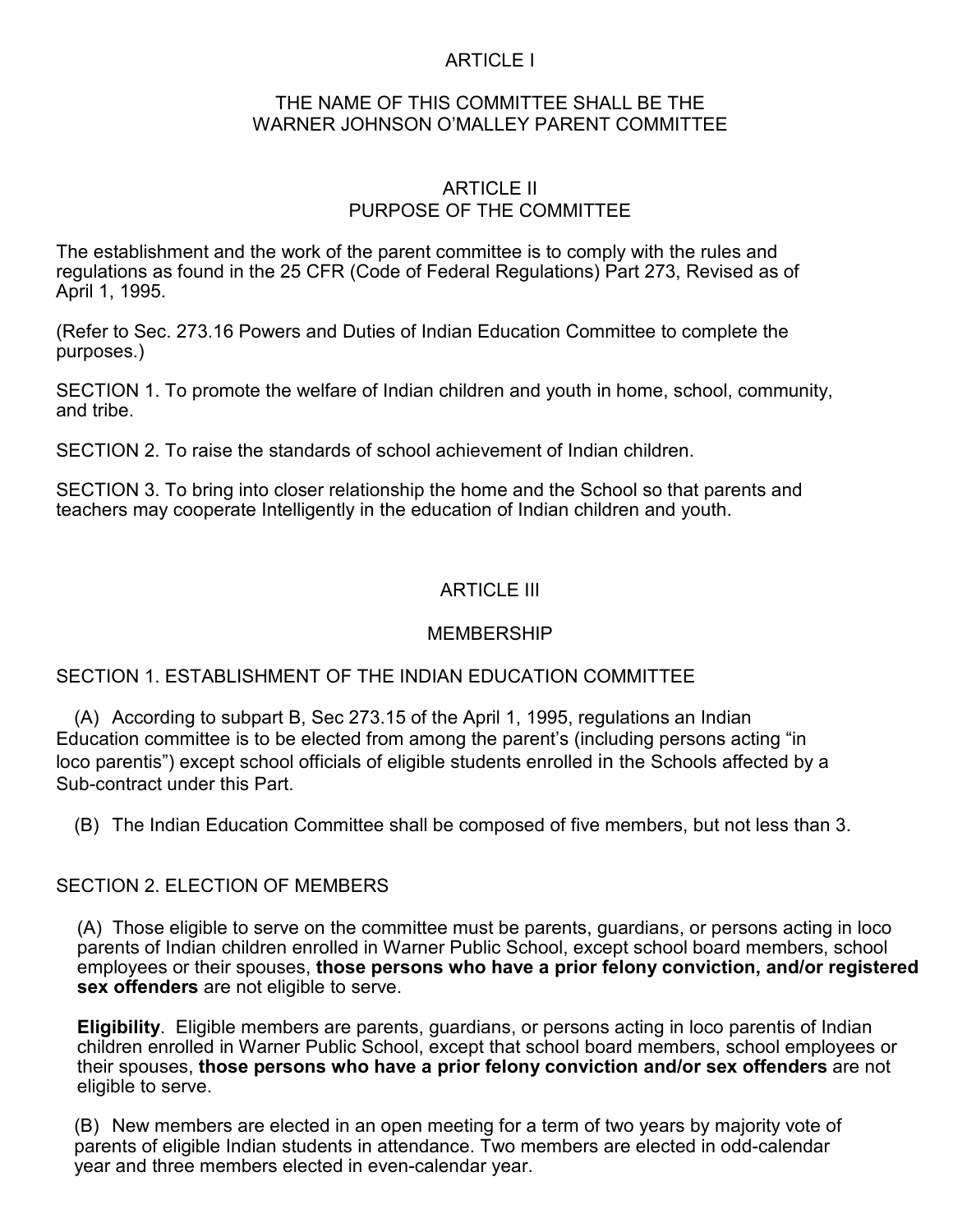(C) Membership in the Indian Education Committee cannot be transferred.

# SECTION 3. ANNUAL ELECTIONS

 (A) Nominations for new members shall be taken from the floor by an eligible voter at a duly called meeting. Votes shall be cast by secret ballot and tallied visibly so that all in attendance will know the results.

SECTION 4. VOTING RIGHTS

(A) Each member shall have one vote in any matter Submitted to the parent committee for a general vote. Proxy voting and absentee balloting shall not be permitted. A member may abstain from voting on any matter.

SECTION 5. TERMINATION OF MEMBERSHIP

(A) Any member may resign by giving a written resignation to the parent committee

A member shall be automatically removed from membership in the Indian Education Committee for the following reasons:

(a) The member does not attend any regular or special meetings of the committee for three (3) consecutive months.

(b) The child of the member is no longer enrolled in the affected School district.

(c) The member no longer represents the group or organization which was supposed to be represented by that member.

SECTION 6. VACANCIES

By affirmative vote of members of the committee, a vacancy can be filled. The new member will only serve the remaining time of the vacancy.

SECTION 7. POWERS AND DUTIES

- (A) Recommend curriculum including texts, materials and teaching methods to be used in the contract program(s).
- (B) Approve budget preparation and execution.
- (C) Recommend criteria for employment in the program.

(D) Nominate a reasonable number of qualified prospective members from which Warner Schools would be required to select 3 qualified applicants to be nominated.

- (E) Evaluate job positions and program results and make recommendation to school.
- (F) Secure (obtain) a copy of the subcontract (application)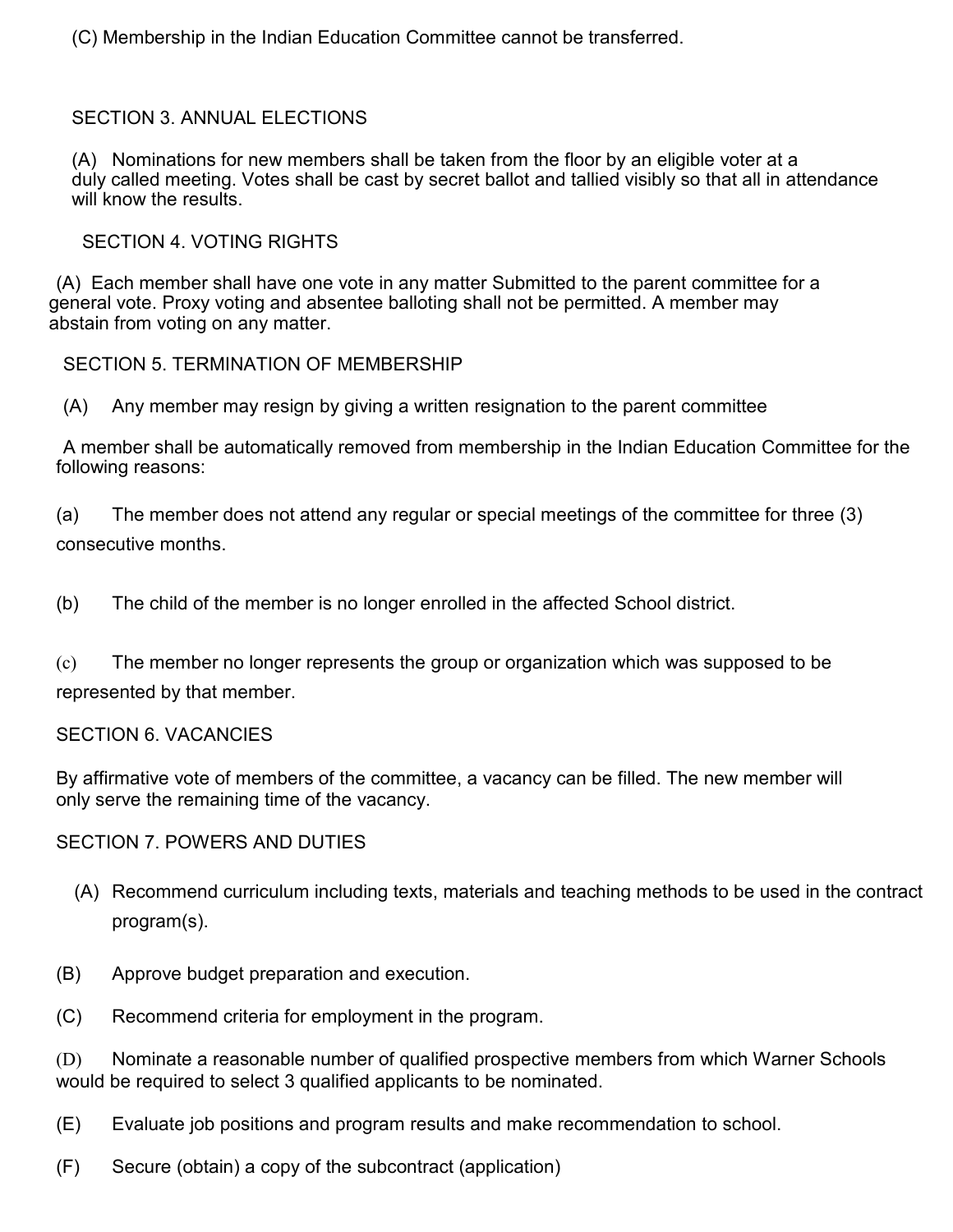(G) Recommend cancellation or suspension of approved program if School fails to permit committee to exercise Powers and duties.

## ARTICLE IV **OFFICERS**

The officers of the Indian Education Committee shall be a chairperson vice-chairperson, and secretary. Other officers may be appointed as the committee desires.

## SECTION I. ELECTION AND TERM OF OFFICE

The officers of the Indian Education Committee shall be elected by a majority vote at the annual committee election. The committee members shall serve as designated officer for one year.

### SECTION 2. VACANCY

A vacancy in any office of the Indian Education Committee may be filled with a majority vote of the members present at a general meeting. The newly elected officer shall serve only the unexpired portion of the term of the vacant office.

### SECTION 3. REMOVAL

Any officer may be removed by a two-thirds vote of all members present whenever it is in the best interest of the committee.

## SECTION 4. DUTIES OF THE OFFICER

#### (A) CHAIRPERSON

The chairperson shall perform all duties incidental to the office of chairperson and such other duties as may be prescribed by the Indian Education Committee from time to time. Specific duties are to preside over all general committee meetings and sign all letters, reports, and other committee papers as required.

### (B) VICE-CHAIRPERSON

The Vice-Chairperson will assume the role of the chairperson in his/her absence. Other duties of the vice-chairperson are to ensure that membership on the Indian Education Committee is consistent with federal guidelines and arrange for speakers and special programs. He or she shall perform such other duties as may be prescribed by the committee from time to time.

#### (C) SECRETARY

The secretary shall keep the minutes of the meetings, regular, special, and emergency and shall provide minutes to the committee, school administrator and to such other persons as the committee may indicate. He or she shall see that all notices are given in accordance with the provisions of these bylaws, be custodian of the committees records, keep a list of the address and telephone numbers of each committee member. The secretary shall perform other such duties as prescribed by the Indian Education Committee from time to time.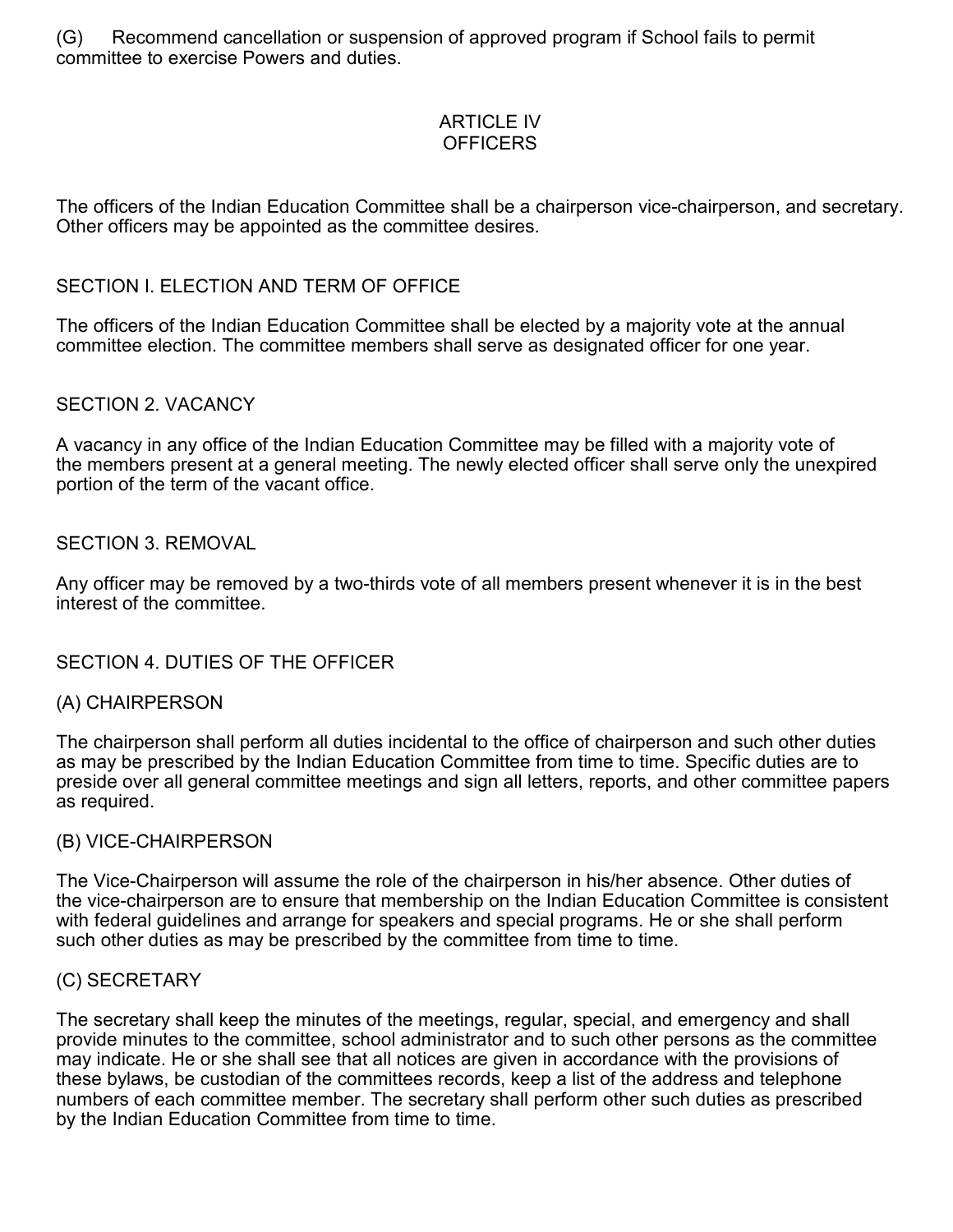#### ARTICLE V **MEETINGS**

The Indian Education Committee shall meet not less than 4 times per year and on the call of the chairperson. A majority of the members present at any meeting may adjourn the meeting.

## SECTION 1. REGULAR MEETINGS

(A) The date and time of regular meetings will be decided by a majority vote at the JOM application approval meeting of each year.

(B) Notice of regular meetings shall be in writing and shall state the date, hour, and location of the meeting.

(C) All regular meetings shall be open to the public in compliance with the Oklahoma Open Meeting Act.

## SECTION 2. QUORUM

The presence of three (3) members of the committee shall be required to constitute a quorum necessary for the transaction of the business of the Indian Education Committee. No decision of the committee shall be valid unless there is majority vote of the members Constituting a quorum.

### SECTION 3. AGENDA

(A) The agenda for each meeting shall be prepared by the chairperson Individual members of the Indian Education Committee are encouraged to submit agenda items for the chairperson or present their proposals formally under the agenda item of "New Business".

(B) An item may be placed on the agenda by contacting the chairperson at least two (2) days prior to the regular meeting date.

(C) In accordance with the Oklahoma Meeting Act an agenda must be posted at the place of the regular meeting at least 24 hours in advance of the meeting.

## SECTION 4. SPECIAL MEETINGS

Special meetings may be called by the chairperson or by a majority vote of the committee. All members shall be notified by telephone if necessary.